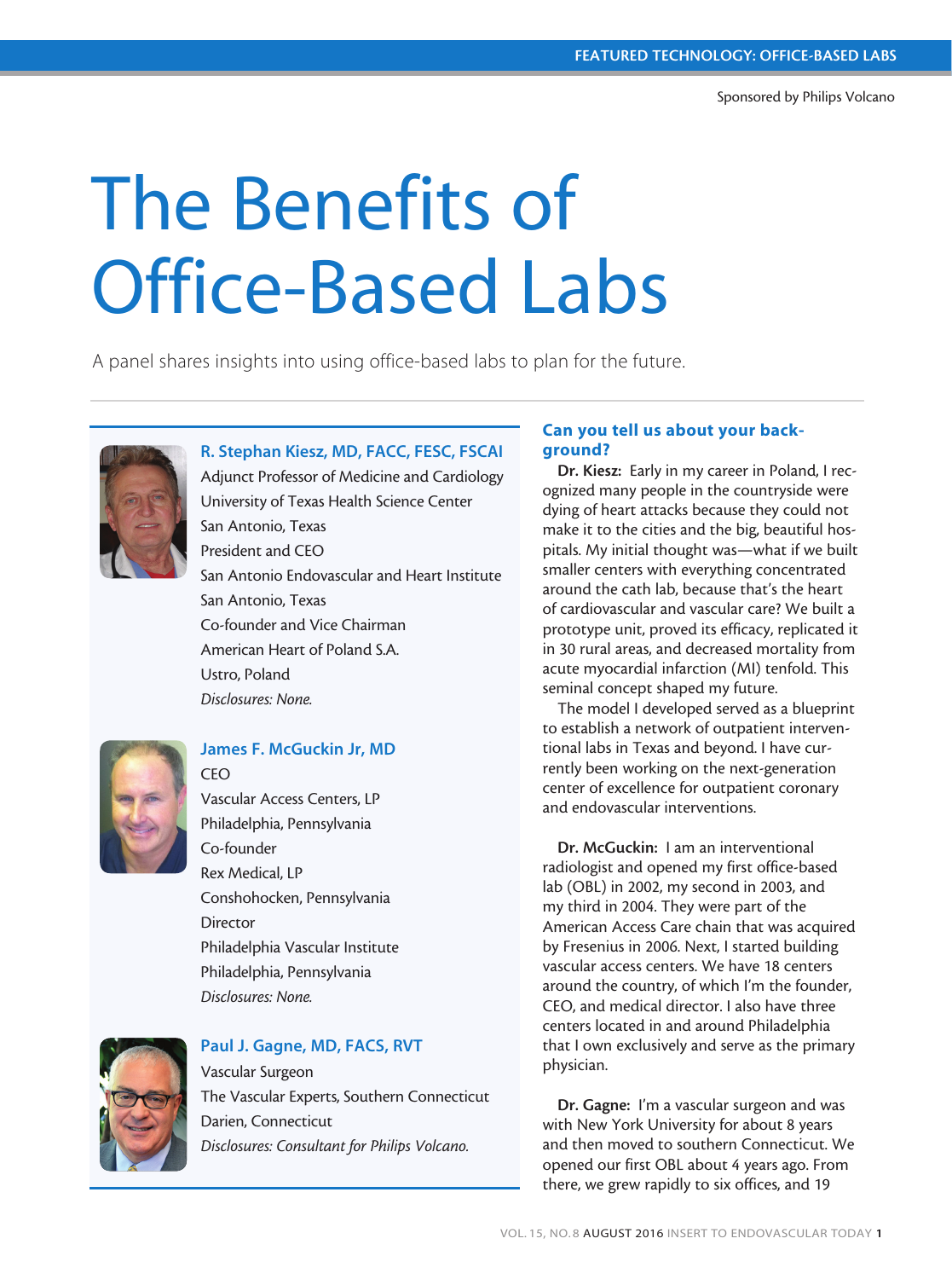Sponsored by Philips Volcano

vascular surgeons spread across the southern tier of Connecticut; we expect to add another four offices this year. We use the campus system, whereby we distribute the work by geography and hospital concentrations. Connecticut is not a big state, so you could drive from one end to the other in about an hour and a half easily, but with the awful, unpredictable traffic, our patients pick what is local to them.

# What is your business model—OBL only or hybrid?

Dr. Gagne: We are strictly OBL, using only sedation and local anesthesia. In Connecticut, if you want to open the more complex ambulatory surgical centers (ASCs) or hybrid centers with general anesthesia, you must have a certificate of need (CON), which is a high bar to meet. There are 35 states (including Washington, DC) that still have CONs, which designate the types of health care facilities that apply. A state has not successfully eliminated it in total since 1999, but there are changes to the matrix, so it is best to do your homework on state-specific designations before picking a location and business model.

Dr. Kiesz: My hybrid business model (OBLs and ASCs) is currently being adopted by my colleagues who want to leave their hospitals. The way medical technology is improving, more and more procedures can be done safely with the hybrid model. However, I believe determining which specific model is best depends on your particular circumstances, the state "need" requirements where you want to work, and the health demographics of the community you're located in.

#### What prompted you to start your first lab?

Dr. McGuckin: More than anything, it was the freedom to do what is right by the patient. Hospitals put patients through a lot of rigmarole, none of it efficient or pleasant. From my time in the hospital milieu, I realized they were not particularly patient-focused, nor did I feel like much more than a small cog. Here, the physician gets to be the pitcher or quarterback. We call the plays, set the schedule, drive the tempo, all while being responsible for customer service. There is never a question of accountability or the primacy of the customer. The OBL physician is generally more entrepreneurial and is able to adapt quicker to new technologies and therapies that are also beneficial to the patient.

Dr. Kiesz: First and foremost was the recognition that patient safety and long-term outcomes continued to improve with new stent advances and without the

need for immediate surgical backup. I observed this in the early 1990s while director of one of the busiest VA hospitals in the country, where I was able to reduce a 6-month cath lab wait down to zero. Coupled with my early years in Poland, these experiences convinced me that most interventional procedures could be done on an outpatient basis.

My long association with the hybrid model bears this out. They are very cost-effective for the third-party payer—maybe 50% to 60% less than hospital costs because we don't keep patients 24 hours. On average, a patient undergoing percutaneous coronary intervention (PCI) is discharged within 2 hours because we do not use heparin. We have had just a few transfers to the hospital and no strokes, acute MI, or amputations, and just one or two retroperitoneal bleeds. Further, outpatient models are more convenient with 5-minute check-ins, personable staff, quicker turnaround times, and less chance of infection, all equating to higher customer satisfaction.

Dr. Gagne: I think part of it was the need for my patients, staff, and colleagues. I was also motivated by the time it took to perform PCI in the hospital versus how long it was taking my colleagues who went the OBL route. They told me, and now I can confirm, that you can do five or six procedures in the office in the same time it takes to do three in the hospital.

Although you don't get paid for procedures that you are not doing, the real problem is that you still have 100 patients needing 100 procedures, and if you do them in the hospital at a clip of four or five cases a day, you are working late nights to bring the backlog down. That is neither sustainable nor good for your patients, your team, your family, or you.

# What types of procedures do you perform in your OBL?

Dr. Kiesz: When I started my OBLs, we selected stable patients who had relatively simple diseases to fix. Peripheral artery disease (PAD) was approved by Medicare, so we started with that. Initially, we focused on groin area care, but quickly jumped to the radial approach, and now 90% of cases are done that way. This is more technically demanding, but safer for the patient.

As an early pioneer in coronary, carotid, renal, and iliac stenting, we have extensive experience in the full range of intervention. Supported by state-of-the-art testing and diagnostic devices, we can fix anything that interrupts arterial or venous blood flow. For limb salvage, we often use atherectomy devices. I like the Phoenix device (Philips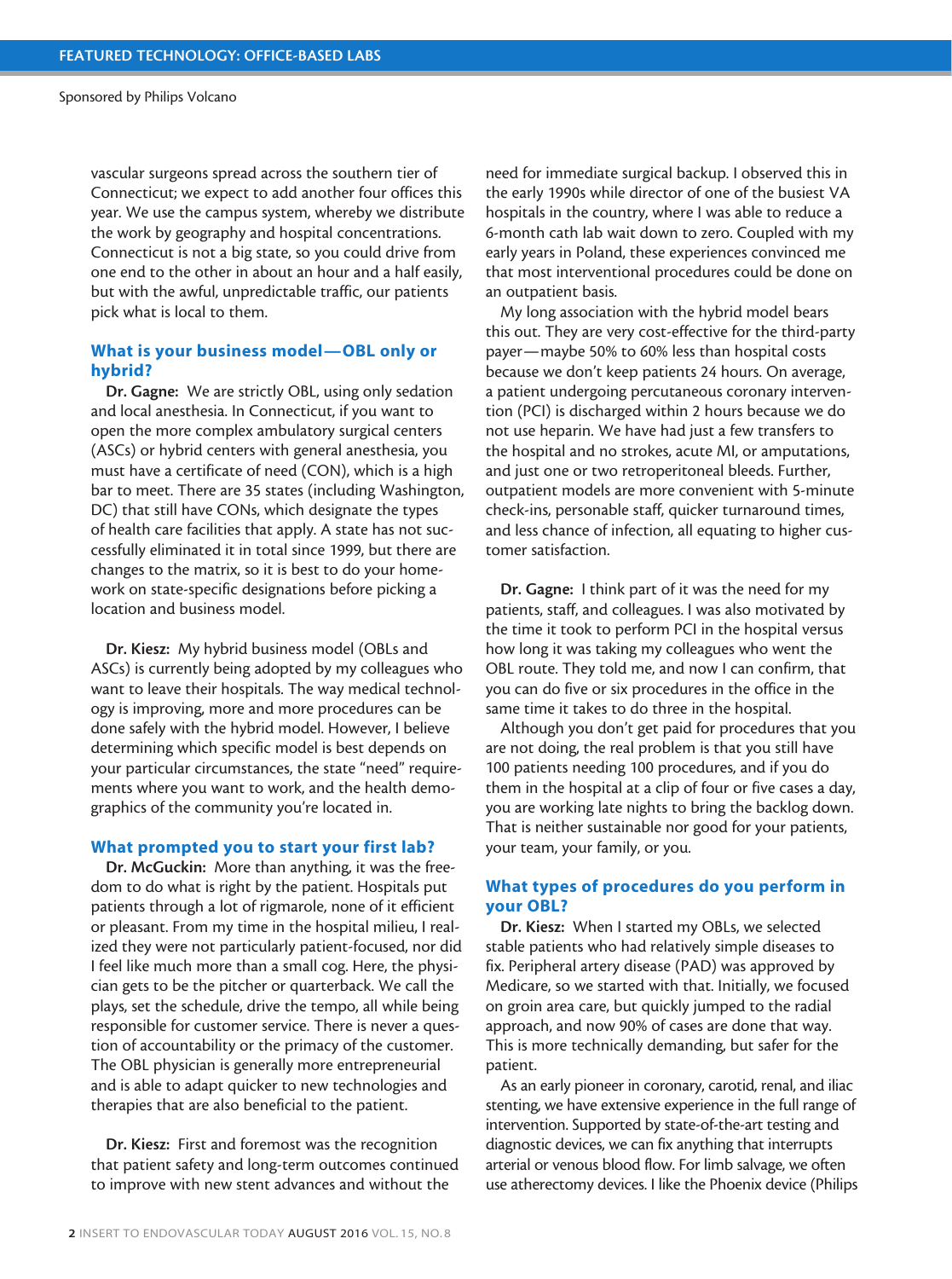Volcano) because it is a front-cutter that captures and contains the calcified plaque. We also have alternative procedures to open heart surgery and recently completed one of the first unprotected left main coronary artery stenting procedures, all on an outpatient basis.

Dr. Gagne: We started with dialysis access and maintenance to get our procedures solidified in our new venue. Deep venous interventions have been a mainstay for a decade now, really taking off in just the last 2 to 3 years. It is a huge unmet need and area of growth for us, as few doctors in our locale have our expertise. Related procedures include angiograms and IVUS imaging, atherectomies, and inferior vena cava filters. We've also added fistulograms for dialysis access and vein ablations, superficial vein, and arterial work. Except for aneurysms and carotids, few highvolume areas of vascular surgery remain that we are not already performing in our OBL.

Dr. McGuckin: I would say we do over 1,000 arterial and maybe 100 or so venous cases annually. We perform mostly limb salvage procedures, including deep venous occlusions, PAD, and the enigmatic iliac vein compression syndrome. Additionally, we provide access support services for central venous catheter patients, tunneled catheter patients, and dialysis patients.

Digital IVUS has been critical for me and for my patients undergoing more complex interventions. It has really opened our eyes, enabling a more complete assessment of the diseased area, including boundaries and plaque morphology, facilitating accurate stent sizing, and ensuring complete stent expansion/apposition and proper placement postdeployment. I have learned from my patients with long diffused lesions that it can look beautiful on an angiogram and horrific on an ultrasound. That kind of information is priceless in avoiding inappropriate treatment.

# When setting up your first OBL, what were your biggest challenges?

Dr. McGuckin: The first challenge was to come up with the financing. The second was the insecurity of going out and practicing on your own. I believe the third was getting the staff to believe in the mission. It takes a lot of buy-in for people to leave their jobs to come and hope and believe in your dream, but we've been very successful in that aspect, and I have had great teams to help me build my programs over the years.

Dr. Gagne: At the time, we had maybe two OBLs in the entire state, and some of our prospective staff were reluctant to give up their day job for something that might not be around in 12 months. Initially, we staffed part-time or on a per-diem basis to get our numbers up before hiring full time. Then, we looked at reimbursement and tracked certain procedures. We found out, for example, that one of the private carriers refused to reimburse for procedures done in an OBL. If we hadn't been paying attention, we would've gone a long way down the road before anyone figured that out.

# As you look ahead, what trends do you see having an impact on the OBL market?

Dr. Kiesz: This is an excellent question. Reimbursement always depends on the political winds and sadly, physicians have lost any significant influence there. I think with the Medicare Access and CHIP Reauthorization Act of 2015 (MACRA) coming, we are in pretty good shape; paying for performance and a greater emphasis on quality is beneficial to the patient. Today, we track everything that happens, and I have a research department that analyzes and provides us feedback on trends, good and bad. I've also been a strong proponent of building out my OBLs in a sort of cookie-cutter fashion, which reduces variability and enhances standardization, compliance, and higher quality.

I think the big hospital, with its overhead, will become smaller and more focused on the really tough, complex cases that require backup. I sometimes wonder if it exists for the patient or if the patient exists for the hospital with long appointment wait times, poor customer service, little communication with the patient, long queues, and congestion. However, the hospitals will remain an important part of health care, and OBLs and ASCs need to maintain good, mutually supportive relationships with them.

Dr. McGuckin: There is no doubt we will be doing cancer surgeries and aortic endografts in the outpatient space in the not-too-distant future. I think interventional oncology is going to continue to grow as well; these are high-impact, typical hospital cases that will surely migrate to outpatient OBLs/ASCs because it is safe to do, and patients favor the convenience.

Dr. Gagne: MACRA will try to provide more oversight to ensure that the quality standards, safety, and outcomes are being met. I think it's been very hard for hospitals to be regulated from the quality and safety perspectives. I have worked in hospital systems where we had three or four hospitals. What goes in one hospital doesn't necessarily go in another. There are a lot of